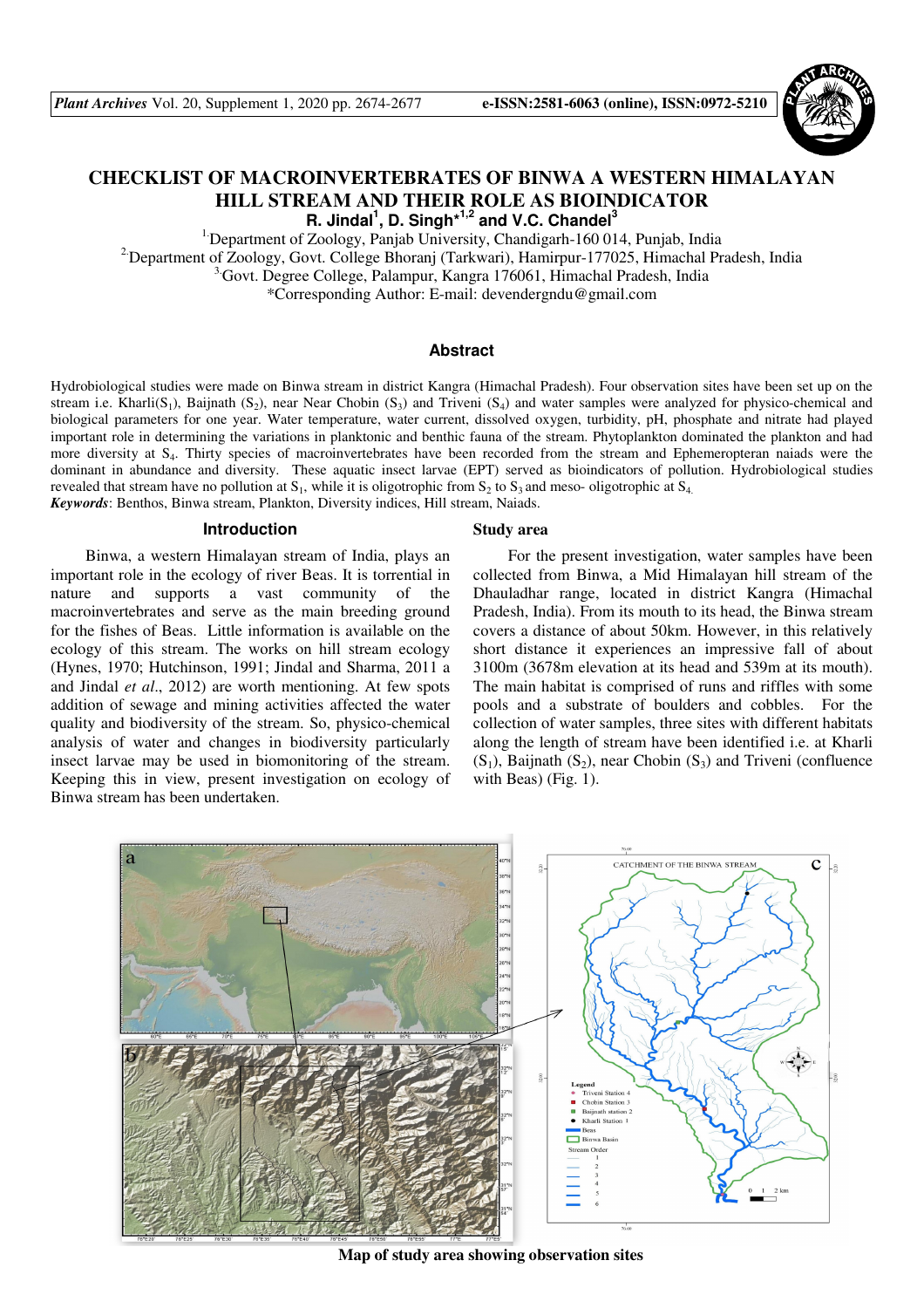## **Material and Methods**

Monthly water samples have been collected for one year (March-12 to Feb.-13). Physico-chemical parameters of the water were analyzed according to the standard methods (APHA, 1998). For plankton study, 100 litres of water was filtered through plankton net made up of bolting silk No. 25 (0.3 mm mesh) and fitted with a wide mouthed bottle. Plankton were preserved in 4% formaldehyde solution. Macroinvertebrates were collected in sampler net by making disturbance in the substratum of the stream and then preserved in 4% formaldehyde solution. Density of these macroinvertebrates mentioned as individual per square meter. The books consulted for the identification of the plankton and benthos were: (Ward and Whipple, 1959; Kudo, 1986; Pennak, 1989; Merritt & Cummins, 1996, Thorp and Covich, 2001 and Subramanian and Sivaramakrishnan 2007). Counting of plankton was done with the help of 'Sedgwick-Rafter counting cell (Wetzel and Likens, 1991). Species diversity was calculated using diversity indices (Shannon and Wiener,1949; Simpson, 1949).

1. Simpson's Biodiversity index

$$
D = \sum n_i (n_i - 1) / N(N-1)
$$

 $D =$  diversity index,  $N =$  total number of individuals of all species, *n* = number of individuals of a specific species, *i* = subscript to denote the number of different species.

2. Shannon and Wiener Diversity Index

$$
H = -\sum \pi i \log_e \pi i
$$

Where,  $H =$  diversity index;  $pi = ni/N$  (ni = number of individuals in species i;  $N =$  total number of individuals in the sample

3. EPT Index (Epheameroptera, Plecoptera, Trichoptera) =

Total EPT Taxa ×100 Total Taxa Found

### **Results and Discussion**

Fluctuations in physico-chemical characteristics of water at different observation sites on the stream have been given in Table 1.

**Table 1:** Monthly average value and range of various physico-chemical parameters of water at four stations (S<sub>1</sub>, S<sub>2</sub>, S<sub>3</sub>, and S<sub>4</sub>) on Binwa stream (Mar.2012 to Feb. 2013).

| <b>Parameter</b>                | Kharli $(S_1)^*$ |               | Baijnath $(S_2)$ |               | near Chobin( $S_3$ ) |                | Triveni $(S_4)$ |               |
|---------------------------------|------------------|---------------|------------------|---------------|----------------------|----------------|-----------------|---------------|
|                                 | <b>Mean</b>      | Range         | <b>Mean</b>      | Range         | <b>Mean</b>          | Range          | <b>Mean</b>     | Range         |
| Water temperature $(^{\circ}C)$ | 10.28            | $8.3 - 11.5$  | 17.06            | 8.7-23.8      | 18.32                | $10.1 - 24.6$  | 19.10           | 10.9-24.8     |
| Water current (cm/sec.)         | 92.50            | 65-110        | 97.89            | 79.23-129.8   | 85.35                | 67.4-114.5     | 75.48           | 61.2-96.5     |
| Conductivity (<br>$S/cm$ )      | 100.50           | 78-115        | 207.67           | 148-265       | 212.92               | 156-270        | 223.42          | 166-287       |
| Turbidity (NTU)                 | 3.44             | $0.25 - 6.56$ | 4.82             | $0.35 - 11.9$ | 5.80                 | $0.6 - 14.2$   | 5.99            | 2.1-12.17     |
| Dissolved oxygen (mg/L)         | 10.83            | $10.2 - 11.3$ | 10.28            | 8.17-12.8     | 9.52                 | $8.2 - 11.5$   | 8.84            | $6.8 - 10.8$  |
| Free $CO_2$ (mg/L)              | 1.96             | $1.3 - 2.8$   | 7.61             | $3.7 - 12.4$  | 8.72                 | $4.4 - 14.5$   | 11.28           | $6.5 - 18.5$  |
| pH                              | 8.12             | 7.96-8.21     | 7.82             | 7.5-7.98      | 7.87                 | $7.5 - 8.2$    | 8.31            | 7.9-8.57      |
| Chloride (mg/L)                 | 3.36             | $1.5 - 4.7$   | 13.20            | 8.1-20.1      | 14.96                | 10.5-20.7      | 16.92           | 11.5-24.5     |
| Total alkalinity (mg/L)         | 50.83            | $26 - 73.1$   | 102.10           | 71.2-119.8    | 106.02               | 73.7-123.2     | 107.63          | 70.1-135.3    |
| Phosphates (mg/L)               | 0.02             | $.012 - .035$ | 0.04             | $.01 - .067$  | 0.05                 | $0.02 - 0.08$  | 0.11            | $0.04 - 0.22$ |
| Nitrates (mg/L)                 | 0.01             | .003-.016     | 0.03             | 0.016         | 0.04                 | $0.023 - 0.07$ | 0.07            | $0.04 - 0.13$ |
| $TDS$ (mg/L)                    | 75.35            | 61.5-96.5     | 115.70           | 95            | 117.24               | 95.45-142.5    | 136.01          | 110.3-162.3   |

\*For station  $S_1$  water samples were not collected Dec.-12 to Mar.-13 due to non accessibility to the site (snow)

As the high temperature recorded at  $S_2$  and  $S_3$  which leads to increased water temperature then  $S_1$  and  $S_2$  (relatively high altitude stations) leads to increase in water temperature at  $S_2$  and  $S_3$ . Due to high rate of evaporation at relatively high temperature, the concentration of nitrates and phosphates showed an increase, thereby showing a positive correlation with temperature and population of Dipteran. While temperature showed an inverse co-relation with pH. This was because of the fact that at higher temperature decomposition of organic matter was higher and thus more carbon dioxide was produced, which resulted in decrease of pH (Trivedy *et al.,* 1990; Bhatnagar and Garg, 1998; Jindal and Singh, 2006; Jindal and Singh, 2013).

Water current was found to be relatively higher at  $S_1$ ,  $S_2$  and  $S_3$  then  $S_4$  Fast water current during rainy season resulted in poor planktonic yield. It not only caused mechanical danger to the plankton but also resulted in high turbidity which led to low planktonic production (Jindal and Vashisht, 1981; Jindal and Rumana, 2000). Similarly water current plays limiting factor in case of macroinvertebrate population of the stream (Jindal and Singh, 2013)

Higher values of DO were recorded in winter

(December-12 and January-13) which were due to better oxygen holding capacity of water at low temperature, as has been advocated by (Chakrabarty *et al.,* 1959; Ali, 1999; Iqbal *et al.,* 2006). The studies also revealed that any minor fluctuation in the value of DO dramatically affected the benthic population of insect larvae of the stream. Maximum values of conductivity were observed during late summer  $(S_2;$  $S_3$ ;  $S_4$ ). Minimum values of conductivity were noticed during winter months (in all the stations). Comparative analysis at four experimental stations indicated relatively higher values of conductivity at  $S_4$ , due to accumulation of sewage and runoff from different human habitations at  $S_2$  and  $S_3$  directly or indirectly (Chopra and Rehman, 1995; Jindal and Sharma, 2011b).

Higher values of nitrate and phosphate were observed during monsoon (July-August-12). These were because of surface run off from catchment area and lesser number of phytoplankton – the consuming agency. Further, as suggested by (Gurumayum *et al.,* 2002), rain water contributed substantially towards the supply of nitrates. An inverse correlation has been observed between nitrates and DO (Ali, 1999). It may be emphasized here that the conversion of nitrogenous organic matter to nitrites and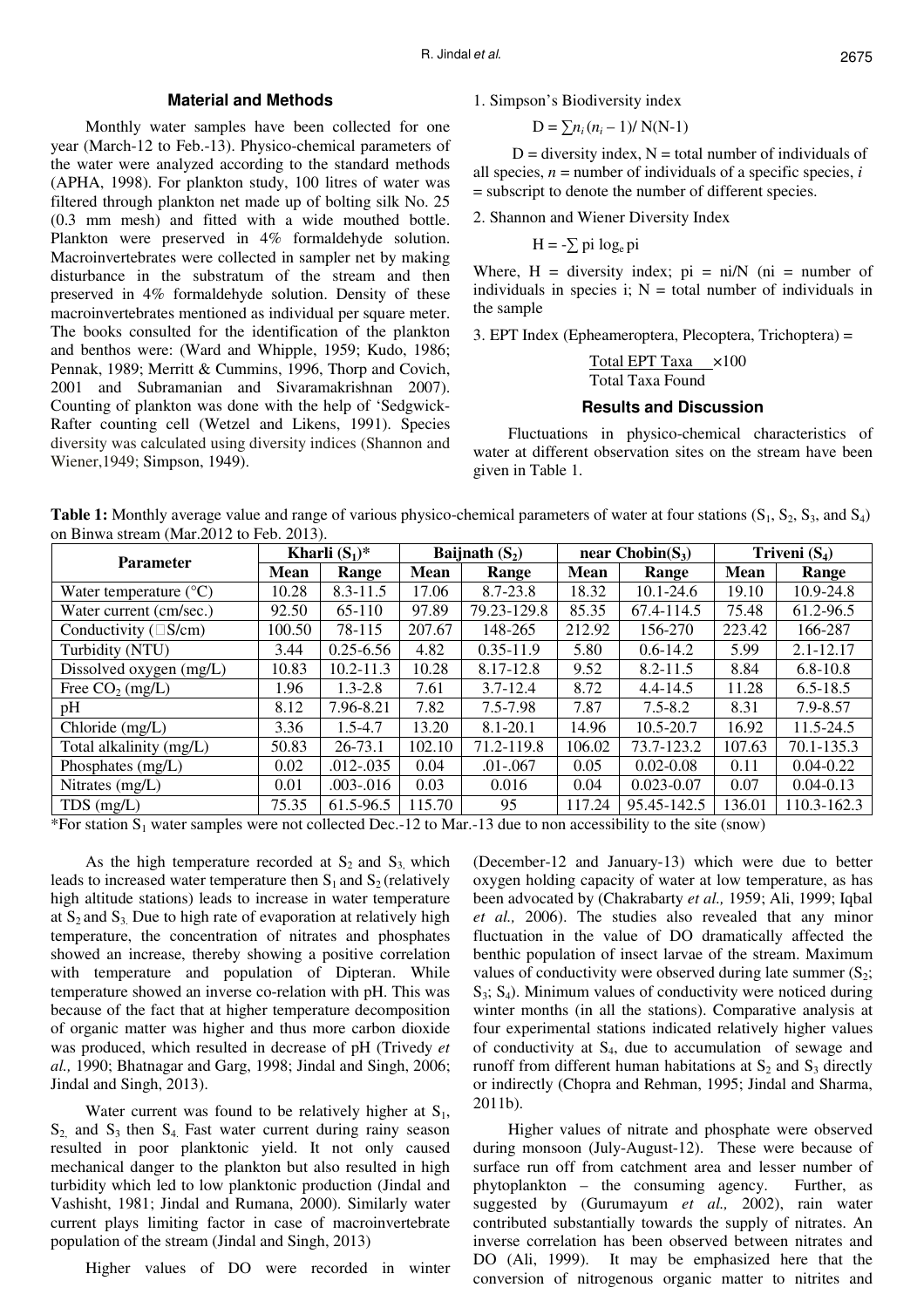nitrates is brought about by anaerobic bacteria which are more active in waters low in oxygen.

 Aquatic biota was comprised of phytoplankton, zooplankton and benthos. Phytoplankton were comprised of members of Bacillariophyceae, Chlorophyceae, Cyanophyceae, Chrysophyceae, Euglenophyceae and Zooplankton were composed of Protozoa, Rotifera and Crustacea. Plankton were dominant at  $S_4$  due to more pool type habitat and slightly high content of phosphate and nitrate.

Total30 species of macroinvertebrates have been collected from the stream. Among them belonging to

Plecoptera (*Perla* sp., *Nemoura* sp., *Isoperla* sp.), Coleoptera (*Psephnus* sp*., Helophorus* sp., *Hydroporus* sp., *Hydaticus* sp., *Naucoris* sp.) Ephemeroptra (*Ceanis*sp., *Beatis himalayana*, *B. bifurcatus, Ecdyonurus sp., Epeorus* sp., *Ephemera consors, E. Remensa, Heptagenia* sp., *Iron suspicatus, Cinygma* sp.) and Trichoptera (*Hydropsyche* indica, Stenopsyche sp., and *Rhyacophila* sp.) have been used for calculation of EPT index, Simpson's Biodiversity index and Shannon and Wiener Diversity Index because these are intolerance for pollution. The larvae of these insects also act as bioindicators of water pollution (NCDEHNR, 1997; Mohan, 2004; Chauhan and Verma, 2016). Ephemeroptra dominated in abundance and diversity throughout the stream.

**Table 2:** Station wise checklist of organism recorded from Binwa stream showing their diets and feeding habits as observed during study period (Mar. 2012 to Feb. 2013)

| <b>Organism recorded</b>  | $S_1^*$<br>S <sub>2</sub>    |                                  | $S_3$<br>$S_4$ |                | Feeding                  | <b>Diet</b>                    |  |
|---------------------------|------------------------------|----------------------------------|----------------|----------------|--------------------------|--------------------------------|--|
|                           | $(2822 \text{ msl})$         | $(945$ msl)                      | (746ms)        | $(572$ msl $)$ | habit                    |                                |  |
| Perla                     | $+$                          |                                  |                |                | Pr/ Scr/ C+F             | Omnivorous                     |  |
| Nemoura                   | $\pm$                        | $+$                              | $\blacksquare$ |                | $C+G/$ Shr               | Detritivore/Herbivore          |  |
| Euphaea                   | ä,                           | $\begin{array}{c} + \end{array}$ | $\ddot{}$      | $\blacksquare$ | Pr                       | Carnivorous                    |  |
| Orthetrum                 | $\blacksquare$               | $\blacksquare$                   | $\ddot{}$      | $\ddot{}$      | Pr                       | Carnivorous                    |  |
| Isoperla                  | $\blacksquare$               | $+$                              | $\blacksquare$ | $\blacksquare$ | Pr                       | Carnivorous                    |  |
| $\overline{Culex}$ larvae | $\blacksquare$               | $\blacksquare$                   | $\ddagger$     | $\ddagger$     | $C + G$                  | Herbivore                      |  |
| Hydropsyche sp.           |                              | $+$                              | $\ddot{}$      |                | $C + F$                  | <b>Omnivorous/ Detritivore</b> |  |
| Stenopsyche               | $\ddot{}$                    | $+$                              | $\blacksquare$ | $\blacksquare$ | $C + G$                  | Omnivorous                     |  |
| Rhyacophila               |                              |                                  | $\pm$          | $\pm$          | Pr                       | Carnivorous                    |  |
| Hydropsyche indica        | $\ddot{}$                    | $+$                              | $\ddot{}$      | $\blacksquare$ | $\overline{C+F}$         | Detritivore/Herbivore          |  |
| Psephnus                  | $\ddot{}$                    | $+$                              | $\ddot{}$      | $\blacksquare$ | Scr                      | Detritivore/Herbivore          |  |
| Hydaticus                 | $\blacksquare$               | $\ddot{}$                        | $\ddot{}$      | <sup>+</sup>   | Pr                       | Carnivorous                    |  |
| <b>Naucoris</b>           |                              | $+$                              | $\ddot{}$      | $\ddot{}$      | $\overline{Pr}$          | Carnivorous                    |  |
| Ceanis                    | $\blacksquare$               | $+$                              | $\ddot{}$      | $\blacksquare$ | $C + F$                  | Detritivore/Herbivore          |  |
| Beatis himalayana         | $\ddot{}$                    | $\ddot{}$                        | $\ddot{}$      | $\ddot{}$      | $C + F$                  | Detritivore/Herbivore          |  |
| <b>B.bifurcatus</b>       | $\blacksquare$               | $+$                              | $\ddot{}$      |                | $C + F$                  | Detritivore/Herbivore          |  |
| Ecdyonurus                | $\blacksquare$               | $+$                              | $\ddot{}$      | <sup>+</sup>   | $\overline{C+F}$         | Detritivore/Herbivore          |  |
| Epeorus                   | ä,                           | $+$                              | $\ddot{}$      | $\blacksquare$ | $C + F$                  | Herbivore                      |  |
| Ephemera consors          | ۰                            | $\blacksquare$                   | $+$            | $\ddot{}$      | $C+F$                    | Detritivore                    |  |
| E. remensa                |                              |                                  | $\ddot{}$      | $\blacksquare$ | $\overline{C+F}$         | Detritivore                    |  |
| Heptagenia                | $\blacksquare$               | $+$                              | $\ddot{}$      | $\blacksquare$ | Scr                      | Herbivore                      |  |
| Iron suspicatus           | $\ddot{}$                    | $+$                              | $\ddot{}$      |                | Scr                      | Herbivore                      |  |
| Cinygma                   | $\blacksquare$               | $\ddot{}$                        | $\ddot{}$      | $\ddot{}$      | $Scr/C+G$                | Herbivore                      |  |
| Glossiphonia              | $\blacksquare$               | $\blacksquare$                   | $\ddot{}$      | $\ddot{}$      | $\qquad \qquad -$        |                                |  |
| Limex                     | ۰                            | $\ddot{}$                        | $\ddot{}$      | $\ddot{}$      | $\overline{a}$           | Omnivorous                     |  |
| Hydroporus                | ۰                            | $\ddot{}$                        | $\ddot{}$      | $\ddot{}$      | Pr                       | Carnivorous                    |  |
| Helophorus                | $\blacksquare$               | $\ddot{}$                        | $\ddot{}$      | $\ddot{}$      | Pr                       | Carnivorous                    |  |
| Eristalis larvae          |                              |                                  | $\pm$          | $\ddot{}$      |                          |                                |  |
| (rat-tailed maggot)       |                              |                                  |                |                |                          |                                |  |
| Chironomus                | $\qquad \qquad \blacksquare$ | $\ddot{}$                        | +              | +              | $\qquad \qquad -$        | Omnivorous                     |  |
| Simulium                  |                              |                                  | $\blacksquare$ | $\pm$          | $\overline{\phantom{a}}$ |                                |  |

(Predator=Pr; Collector& Gatherer=C+G; Scrapper=Scr; Collector & filter feeder=C+F; Shredder=Shr)

|  | Table 3 : Showing different Biodiversity Indexes on all the observation sites on Binwa stream |  |  |
|--|-----------------------------------------------------------------------------------------------|--|--|
|--|-----------------------------------------------------------------------------------------------|--|--|

| <b>Stations</b> | <b>EPT</b> index | Simpson's<br><b>Biodiversity index</b> | <b>Shannon</b> and<br>Wiener's index | <b>Margalef</b><br><b>Richness index</b> | Water quality*<br>values |  |
|-----------------|------------------|----------------------------------------|--------------------------------------|------------------------------------------|--------------------------|--|
| $S_1^*$         | 85%              | 0.16                                   | 2.51                                 | 1.39                                     | Excellent                |  |
| cG              | 57.14%           | 0.04                                   | 4.3                                  | 4.247                                    | Good                     |  |
| $S_3$           | 48%              | 0.038                                  | 4.53                                 | 5.01                                     | Good                     |  |
| $\mathbf{D}$    | 31.25%           | 0.05                                   | 3.8                                  | 3.5                                      | Good-fair                |  |

\*Values are in comparison to values provided by (NCDEHNR, 1997) for EPT index.